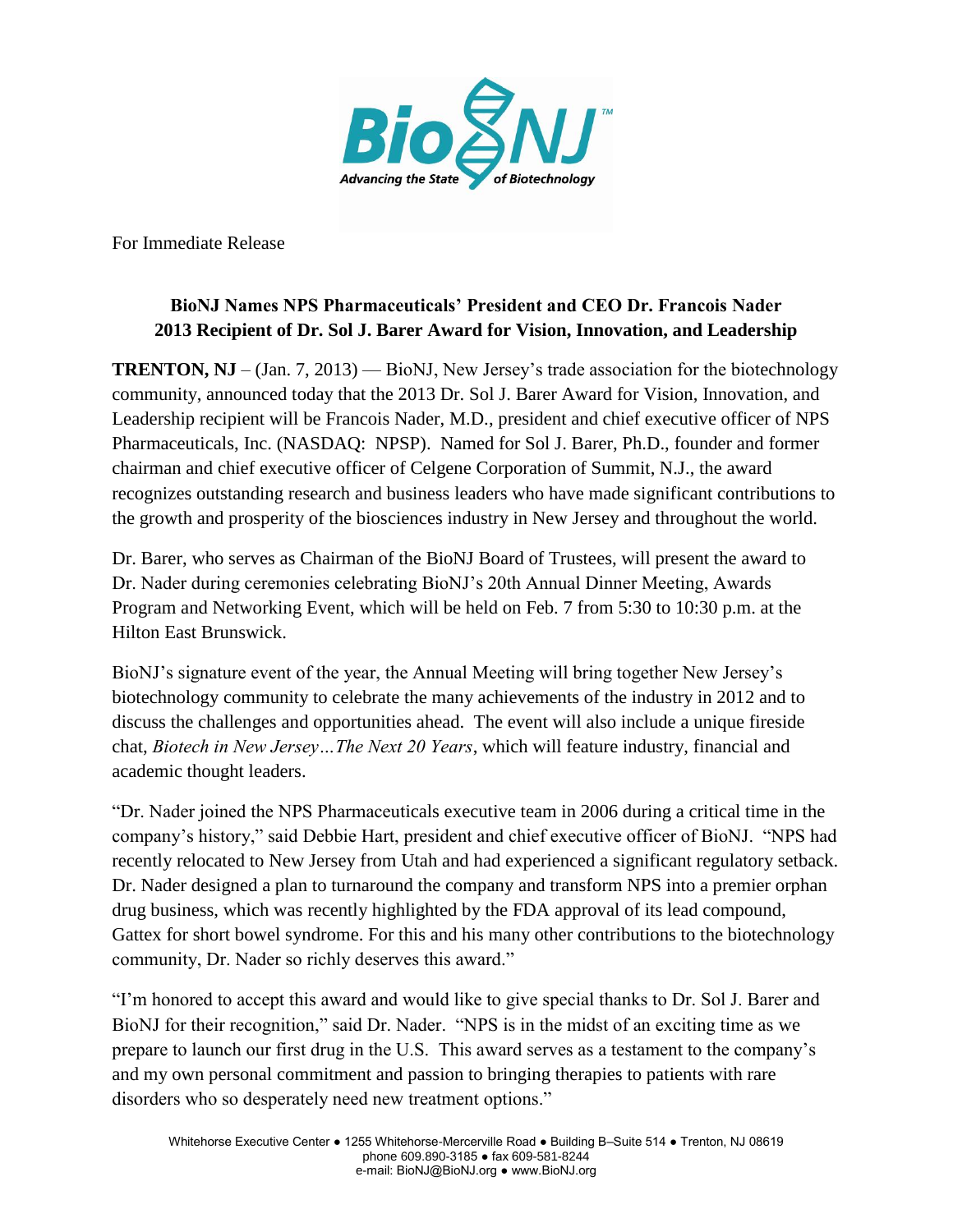Dr. Nader has served as president, chief executive officer and a member of the Board of Directors of NPS Pharmaceuticals since 2008. During his tenure, Dr. Nader transformed NPS into a leading biotechnology company focused on treatments for patients with rare disorders in gastroenterology and endocrinology. NPS' lead product, Gattex for short bowel syndrome, was approved in the United States and Europe in 2012. NPS is also developing Natpara® for a rare endocrine disorder, hypoparathyroidism, and plans to file its Biologic License Application seeking U.S. marketing approval in mid-2013.

Dr. Nader is a 30-year veteran of the healthcare industry. He joined NPS in 2006 as chief medical and commercial officer, and was promoted to chief operating officer in 2007. Previously, Dr. Nader was a venture partner at Care Capital. Beginning in 1993, Dr. Nader served on the North America Leadership Team of Aventis and its predecessor companies and held a number of executive positions including senior vice-president, integrated healthcare markets; senior vice-president, North America medical and regulatory affairs; and vice-president U.S. medical affairs and global health economics and outcome research.

Earlier in his career, Dr. Nader held R&D executive positions at Nordic Labs (Canada) and led the global commercial operations at the Pasteur Vaccines division of Rhone-Poulenc in France.

Dr. Nader earned his French Doctorate in Medicine from St. Joseph University (Lebanon) and his Physician Executive MBA from the University of Tennessee. Dr. Nader currently serves as a trustee, treasurer and a member of the Executive Committee of the BioNJ Board of Trustees.

### **About the Dr. Sol J. Barer Award**

The Dr. Sol J. Barer Award for Vision, Innovation, and Leadership was established by the BioNJ Board of Trustees in March 2008 in an effort to recognize the outstanding research and business leaders who have made and continue to make significant contributions to the growth of the biosciences in New Jersey and around the world. The honoree is voted on by the BioNJ Board of Trustees from a recommendation based on nominations received by the Nominating Committee. The award is named for Sol J. Barer, Ph.D., who founded the biotechnology group at Celanese that was subsequently spun out to form Celgene, currently one of the world's largest biotechnology companies.

Past award recipients have included Dr. Barer; Dr. Lisa Drakeman, former President and CEO of Genmab; John H. Johnson, President and CEO of Dendreon; John Crowley, Chairman and Chief Executive Officer of Amicus Therapeutics; and Paul G. Thomas, Founder and CEO of Roka Bioscience.

### **About BioNJ's 20th Annual Meeting**

Growing in prominence with each year, BioNJ's Annual Meeting brings together executives of biotechnology and pharmaceutical companies, professional service providers, government officials, academic leaders and others for an evening of networking, business discussions and award presentations. More than 700 people attended the 2012 meeting.